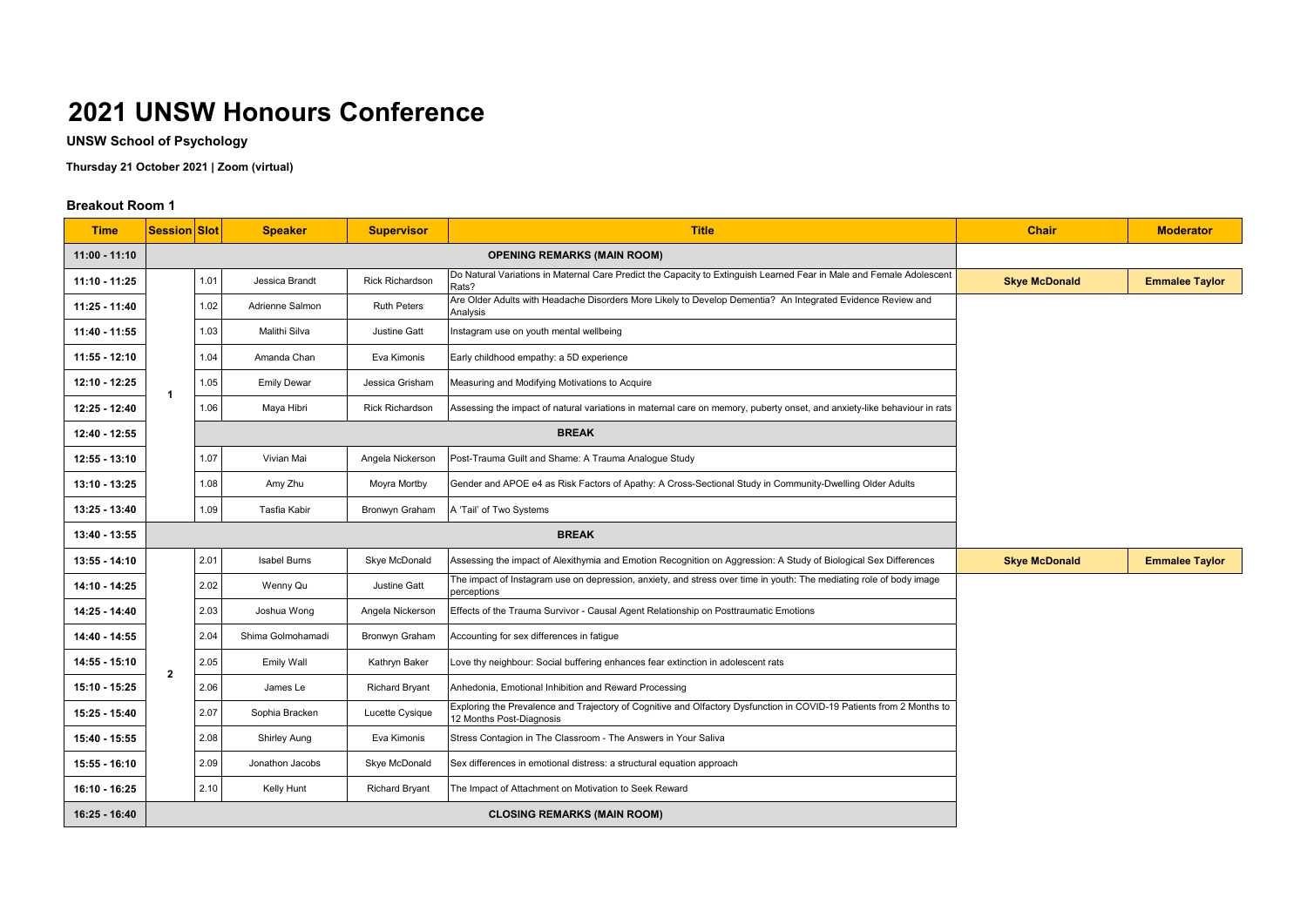**UNSW School of Psychology**

**Thursday 21 October 2021 | Zoom (virtual)**

| <b>Time</b>     | <b>Session Slot</b>                |      | <b>Speaker</b>                 | <b>Supervisor</b>       | <b>Title</b>                                                                                                                                          | <b>Chair</b>          | <b>Moderator</b>         |
|-----------------|------------------------------------|------|--------------------------------|-------------------------|-------------------------------------------------------------------------------------------------------------------------------------------------------|-----------------------|--------------------------|
| $11:00 - 11:10$ | <b>OPENING REMARKS (MAIN ROOM)</b> |      |                                |                         |                                                                                                                                                       |                       |                          |
| $11:10 - 11:25$ |                                    | 3.01 | Vanessa Chan                   | <b>Vincent Laurent</b>  | Cholinergic regulation of appetitive memories in the amygdala                                                                                         | <b>Brett Hayes</b>    | <b>Susanne Schweizer</b> |
| 11:25 - 11:40   |                                    | 3.02 | Bixuan Lin                     | <b>Bernard Balleine</b> | The role of dopamine release in pDMS during instrumental conditioning                                                                                 |                       |                          |
| 11:40 - 11:55   |                                    | 3.03 | Jaimie Lee                     | <b>Brett Hayes</b>      | Reducing Attentional Learning Traps with Summative Feedback                                                                                           |                       |                          |
| 11:55 - 12:10   |                                    | 3.04 | Meihui Piao                    | Mike Le Pelley          | The effect of win-related sensory cues on reward-related attentional bias                                                                             |                       |                          |
| 12:10 - 12:25   | 3                                  | 3.05 | Caitlin Tedesco                | Denovan Begg            | Neuropeptide Y neurons in the central amygdala and the regulation of feeding behaviour following bariatric surgery                                    |                       |                          |
| 12:25 - 12:40   |                                    |      |                                | <b>BREAK</b>            |                                                                                                                                                       |                       |                          |
| 12:40 - 12:55   |                                    | 3.06 | Colin Vuong                    | Zhi Yi Ong              | A hindbrain - hypothalamic noradrenergic pathway in homeostatic and non-homeostatic feeding behaviours                                                |                       |                          |
| $12:55 - 13:10$ |                                    | 3.07 | Christina Kheir                | Gavan McNally           | The role of serotonin in the basolateral amygdala and aversive processing                                                                             |                       |                          |
| 13:10 - 13:25   |                                    | 3.08 | Rochelle Nian                  | <b>Ben Newell</b>       | The Impact of Information Architecture on Decumulation of Retirement Savings                                                                          |                       |                          |
| 13:25 - 13:40   |                                    | 3.09 | Luke Gelagin                   | Chris Donkin            | Expending effort is not disliked in exploratory behaviour                                                                                             |                       |                          |
| 13:40 - 13:55   |                                    |      |                                |                         | <b>BREAK</b>                                                                                                                                          |                       |                          |
| 13:55 - 14:10   |                                    | 4.01 | Cheryl Szypura                 | Peter Lovibond          | Reversal Treatments for Inhibitory Learning as a Function of Inferred Causal Structure                                                                | <b>Mike Le Pelley</b> | <b>Poppy Watson</b>      |
| 14:10 - 14:25   |                                    | 4.02 | Yu Hang Mu                     | <b>Brett Hayes</b>      | Why is 19% larger than 20%?                                                                                                                           |                       |                          |
| 14:25 - 14:40   |                                    |      | 4.03 Benjamin Quoc Tuan Letran | Justine Fam             | Oxytocin Receptor Activation in the Basolateral Amygdala: Effects on the Deepening of Extinction                                                      |                       |                          |
| 14:40 - 14:55   |                                    | 4.04 | <b>Steven Passfield</b>        | Poppy Watson            | Attentional disengagement impairments: Do heavy drinkers show addiction- specific and generalised reward-based<br>attentional biases?                 |                       |                          |
| 14:55 - 15:10   | 4                                  | 4.05 | Nashita Khan                   | Simon Killcross         | The effect of chemogenetic manipulation of dopamine D2 receptors in the nucleus accumbens core on the acquisition<br>and expression of mice           |                       |                          |
| 15:10 - 15:25   |                                    | 4.06 | Andrea Wat                     | Chris Donkin            | Why using real-world stimuli isn't enough to test real-world memory: Contextual differences between incidental and<br>intentional memory experiments. |                       |                          |
| 15:25 - 15:40   |                                    | 4.07 | Tamara Cahyadi                 | Jessica Lee             | Stimulus Discrimination Learning and Generalisation                                                                                                   |                       |                          |
| 15:40 - 15:55   |                                    | 4.08 | Hei leong Isabelle Ngan        | <b>Brett Hayes</b>      | The role of attention manipulation in learning trap development                                                                                       |                       |                          |
| $15:55 - 16:10$ |                                    | 4.09 | Kyli Sadadcharan               |                         | Saoirse Connor Desai Believe It or Not: Source Credibility Can Influence the Illusion of Consensus                                                    |                       |                          |
| 16:25 - 16:40   |                                    |      |                                |                         | <b>CLOSING REMARKS (MAIN ROOM)</b>                                                                                                                    |                       |                          |

| <b>Chair</b>       | <b>Moderator</b>         |
|--------------------|--------------------------|
|                    |                          |
| <b>Brett Hayes</b> | <b>Susanne Schweizer</b> |

| <b>Mike Le Pelley</b> | <b>Poppy Watson</b> |
|-----------------------|---------------------|
|-----------------------|---------------------|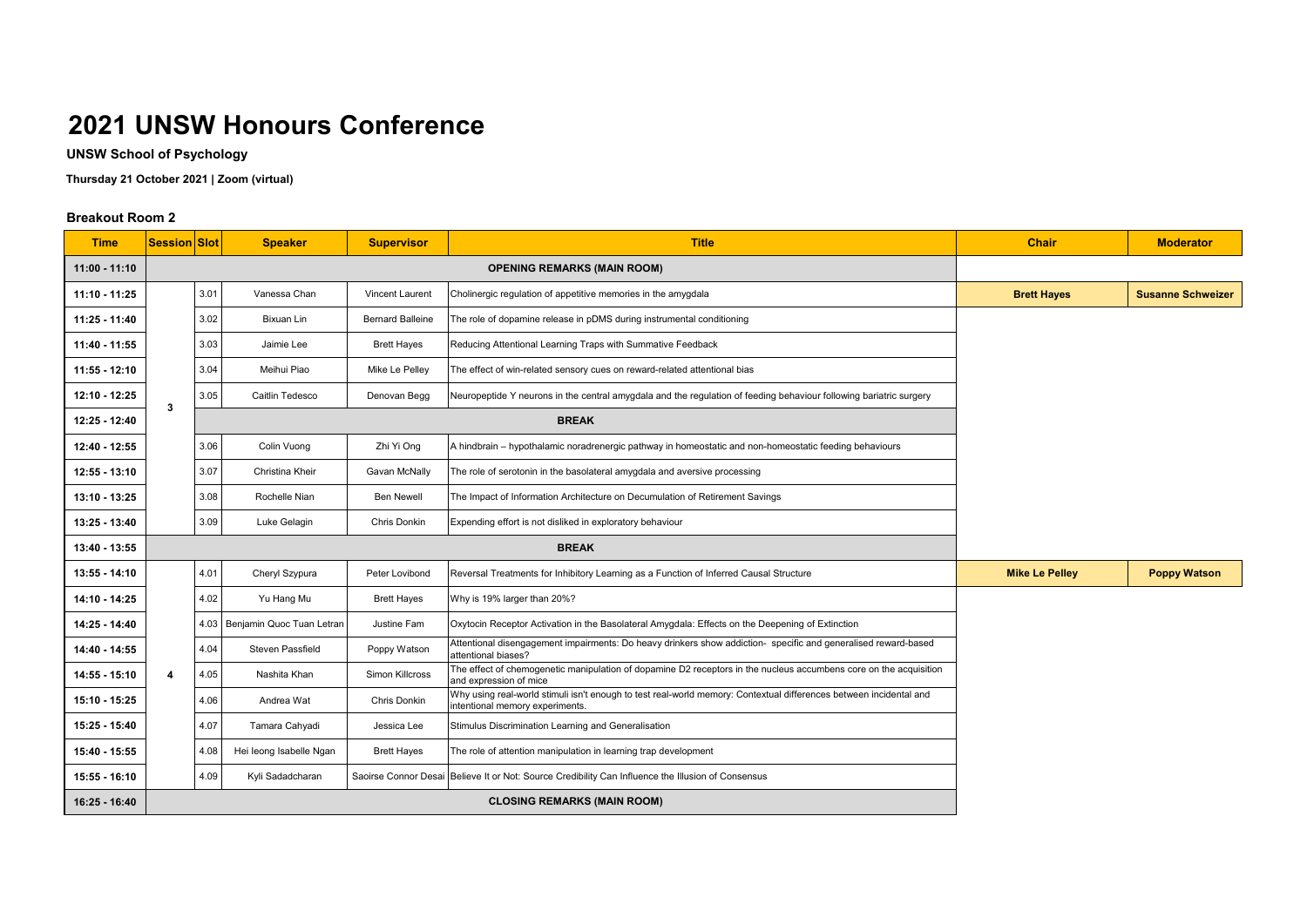**UNSW School of Psychology**

**Thursday 21 October 2021 | Zoom (virtual)**

| <b>Time</b>     | <b>Session Slot</b> |                                    | <b>Speaker</b>         | <b>Supervisor</b>    | <b>Title</b>                                                                                                                  | <b>Chair</b>                                                                                                           | <b>Moderator</b>       |  |
|-----------------|---------------------|------------------------------------|------------------------|----------------------|-------------------------------------------------------------------------------------------------------------------------------|------------------------------------------------------------------------------------------------------------------------|------------------------|--|
| $11:00 - 11:10$ |                     | <b>OPENING REMARKS (MAIN ROOM)</b> |                        |                      |                                                                                                                               |                                                                                                                        |                        |  |
| 11:10 - 11:25   |                     | 5.01                               | <b>Isobel Williams</b> | <b>Kelly Clemens</b> | Sodium butyrate in the treatment of deficits induced by prenatal methadone exposure                                           | <b>Peter Lovibond</b>                                                                                                  | <b>Thomas Whitford</b> |  |
| 11:25 - 11:40   |                     | 5.02                               | Patrick Murphy         | Fred Westbrook       | Pavlovian Conditioned Stimuli have General Reinforcing Properties and may be Immune to Extinction                             |                                                                                                                        |                        |  |
| 11:40 - 11:55   |                     | 5.03                               | Nicola White           | Tom Whitford         | Whose voice is it anyway? Investigating N1 suppression deficits to inner speech in patients with schizophrenia                |                                                                                                                        |                        |  |
| 11:55 - 12:10   |                     |                                    |                        |                      |                                                                                                                               |                                                                                                                        |                        |  |
| 12:10 - 12:25   |                     | 5.04                               | Caitlin Scally         | Nathan Holmes        | Can a false fear memory interfere with formation of a true fear memory?                                                       |                                                                                                                        |                        |  |
| 12:25 - 12:40   | 5                   | 5.05                               | Yuen Ting Sze          | Marcus Taft          | The Effect of a L1 Secondary Alphabetic System on English Nonword Processing in Chinese-English Bilinguals                    |                                                                                                                        |                        |  |
| 12:40 - 12:55   |                     | 5.06                               | <b>Tamara Bowers</b>   | <b>Colin Palmer</b>  | Gaze perception in ofset vertical illumination conditions                                                                     |                                                                                                                        |                        |  |
| 12:55 - 13:10   |                     | 5.07                               | Evie Dainton           | <b>Steve Most</b>    | Cognitive Load Increases Overt and Covert Expressions of In-Group Favouritism                                                 |                                                                                                                        |                        |  |
| 13:10 - 13:25   |                     | 5.08                               | Marianthe Godwin       | Joel Pearson         | Is mental imagery necessary for creativity? Insights from aphantasia                                                          |                                                                                                                        |                        |  |
| 13:25 - 13:40   |                     | 5.09                               | Tuli Keidar            | <b>Nathan Holmes</b> | The Conditions Under Which NMDA Receptors in the Basolateral Amygdala are Required for Pavlovian Fear<br>Conditioning in Rats |                                                                                                                        |                        |  |
| 13:40 - 13:55   |                     |                                    |                        |                      | <b>BREAK</b>                                                                                                                  |                                                                                                                        |                        |  |
| 13:55 - 14:10   |                     |                                    |                        | <b>BREAK</b>         |                                                                                                                               |                                                                                                                        |                        |  |
| 14:10 - 14:25   |                     | 6.01                               | Margarete Horstmann    | <b>Tom Whitford</b>  | Readiness Potentials Proceeding Inner Speech                                                                                  | <b>Branka Spehar</b>                                                                                                   | <b>Thomas Whitford</b> |  |
| 14:25 - 14:40   |                     | 6.02                               | Enora Le Gall          | Colin Clifford       | Investigating the Role of Social Anxiety on Modulation Visual Attention Towards Emotionally-valenced Face Pareidolia          |                                                                                                                        |                        |  |
| 14:40 - 14:55   |                     | 6.03                               | Christina Rochios      | Jenny Richmond       | Are we all on the same page? Psychological subfield differences in the use of open science practices                          |                                                                                                                        |                        |  |
| 14:55 - 15:10   | 6                   |                                    | 6.04                   | Jenny Chen           | Jenny Richmond                                                                                                                | Communicating Open Science: The Effects of Gain- and Loss-Framing on Student Perceptions, Attitudes, and<br>Intentions |                        |  |
| 15:10 - 15:25   |                     | 6.05                               | Tsoi Wing Yau          | <b>Branka Spehar</b> | Visual Preference for Complexity, Symmetry, and Curvature: An Individual Difference Approach                                  |                                                                                                                        |                        |  |
| 15:25 - 15:40   |                     | 6.06                               | James Anh Quoc Pham    | Steve Most           | The Effects of Cognitive Reappraisal on Visual Perception and Memory for Aversive Images                                      |                                                                                                                        |                        |  |
| 15:40 - 15:55   |                     | 6.07                               | Keely Brown            | Kelly Clemens        | The role of Antisense BDNF-IV RNA in the Extinction and Cue-Reinstatement of Sucrose-Seeking                                  |                                                                                                                        |                        |  |
| 15:55 - 16:10   |                     | 6.08                               | Kavita Paul Remician   | Erin Goddard         | Now you see me: The attentional requirement for human colour constancy                                                        |                                                                                                                        |                        |  |
| 16:10 - 16:25   |                     | 6.09                               | Daniel Thierry         | Branka Spehar        | Exploring how fractal scaling and symmetry combine to affect visual preference                                                |                                                                                                                        |                        |  |
| 16:25 - 16:40   |                     |                                    |                        |                      | <b>CLOSING REMARKS (MAIN ROOM)</b>                                                                                            |                                                                                                                        |                        |  |